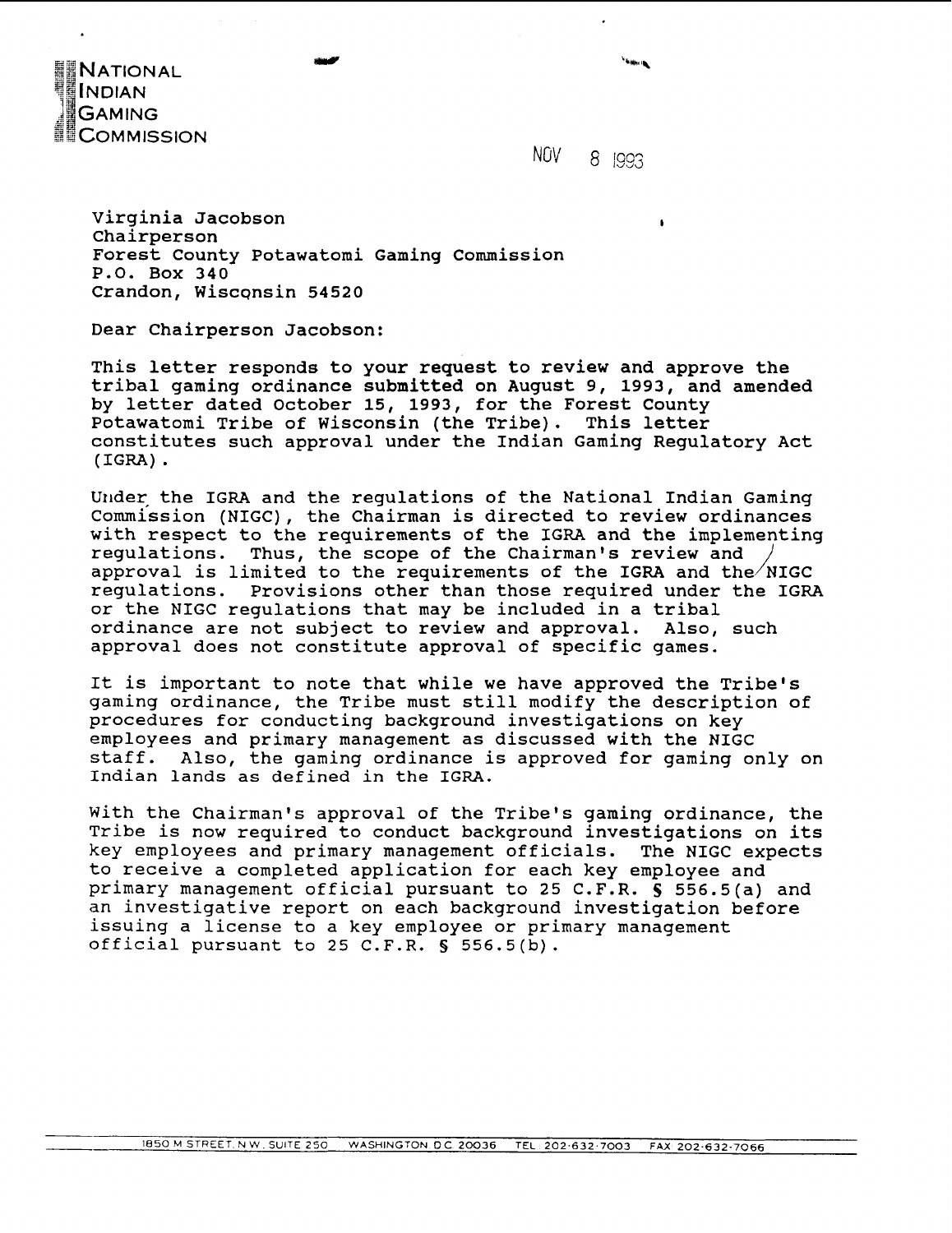**Thank you for submitting the ordinance of the Forest County Potawatomi Tribe for review and approval. The NIGC staff and I look forward to working with you and the Tribe in implementing the IGRA.** 

 $\sim$ 

 $\sim$   $\sim$ 

Sincerely yours,  $\ddot{\phantom{0}}$  $\mathcal{O}$ 

 $\overline{1}$ 

Anthony X. Hope<br>Chairman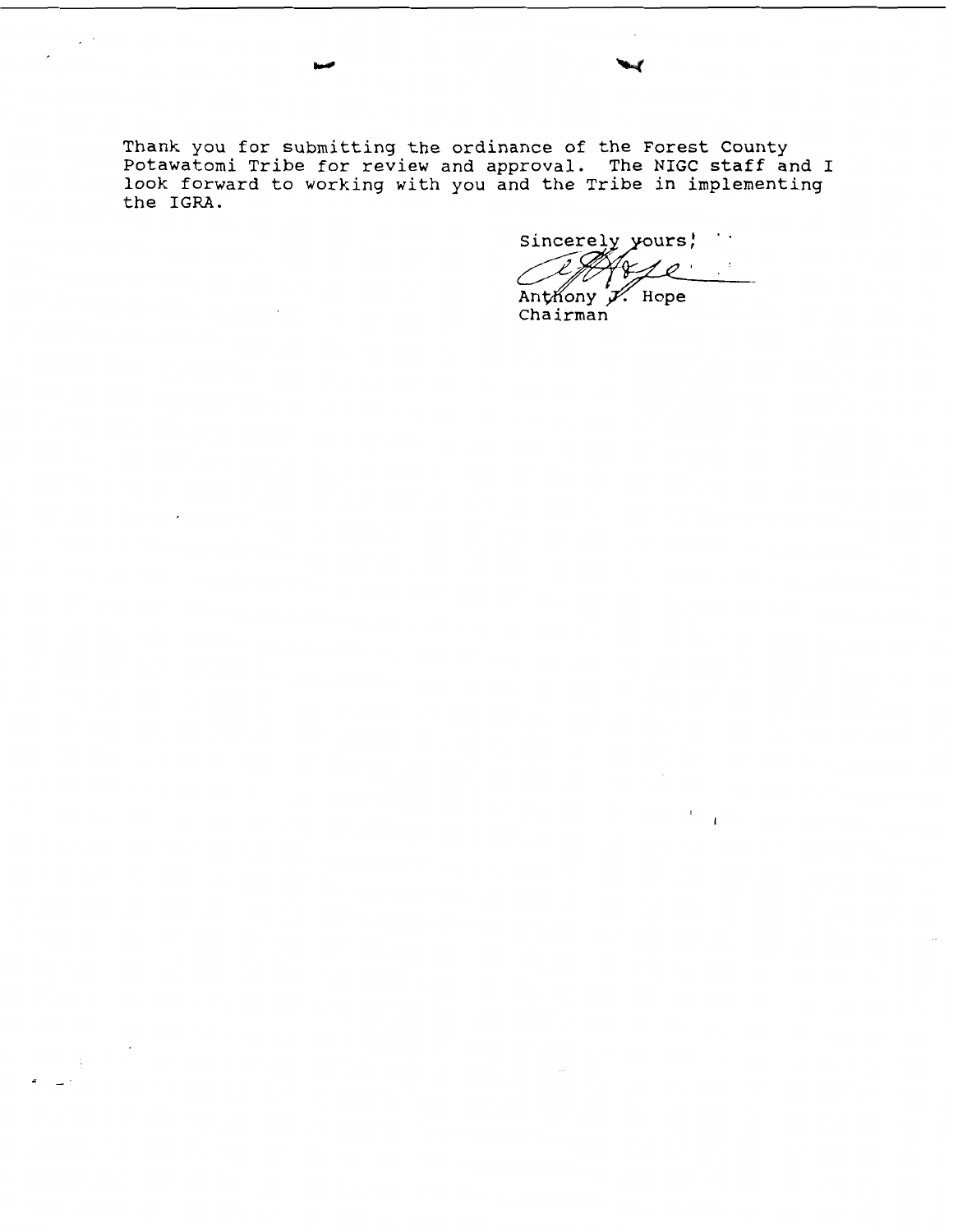

**POTAWATOMI (Keeper of the Fire)** 

RESOLUTION NO. *GCCM6-93* 

- WHEREAS, the Forest County Potawatomi Community is a duly constituted tribal government in accordance with all the provisions of the Forest County Potawatomi Constitution and By-Laws adopted on June 5, 1982 pursuant to the Indian Reorganization Act of June 18, 1934 (P.L. 73-383), and
- WHEREAS, the National Indian Gaming Commission has provided to the Forest County Potawatomi Community a Model Gaming Ordinance, and
- WHEREAS, the General Council of the Forest County Potawatomi Community approves the Model Gaming Ordinance, and desires to utilize the Gaming Commission of the Forest County Potawatomi Tribe to implement that Ordinance, NOW THEREFORE BE IT
- RESOLVED, that the General Council of the Forest County Potawatomi Community does herewith approve and adopt the Forest County Potawatomi Community Gaming Commission, created by Resolution<br>No. <u>GC*OOlo-Q*3</u>of the General Council of the Forest County Potawatomi Community shall continue to have the composition, authority, and responsibility given to it by that Resolution, and shall continue to be subject to the limitations imposed upon it in that Resolution.

# CERTIFICATION

I

CERTIFICATION<br>I, **prance Jackson**, the undersigned Secretary of the Forest County<br>Potawatomi General Council do hereby certify that 23\_ members constituted quorum at a meeting duly called, convened, and held on the **dq-th** day of July 1993 and that said resolution was duly adopted by an affirmative vote of  $\overline{q}$  members for,  $\overline{Q}$  members against, and  $\overline{Q}$  members abstaining and that said resolution was not rescinded or amended in any way.

ckaon orna Jacksón

General Council Secretary Forest County Potawatomi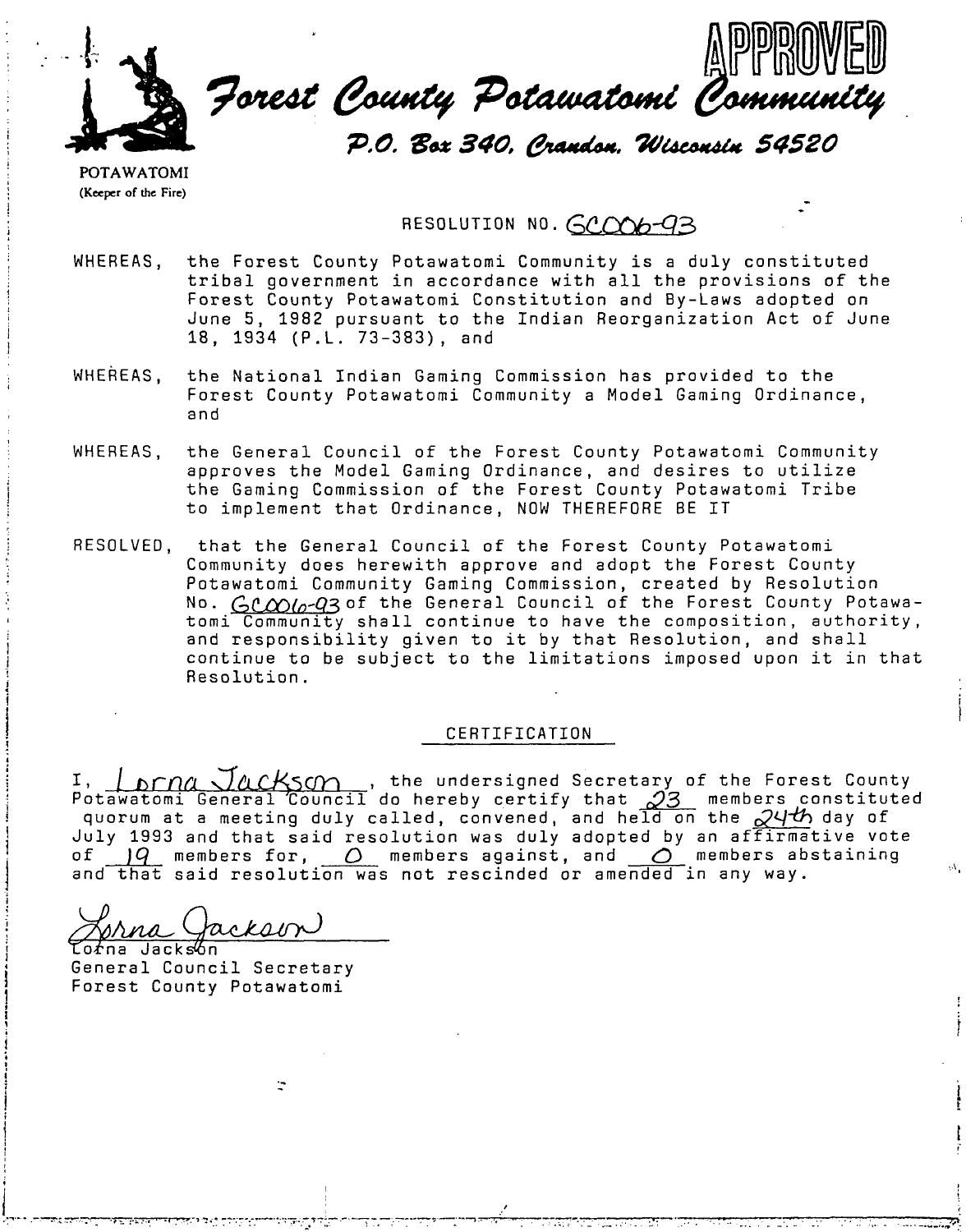# FOREST COUNTY POTAWATOMI COMMUNITY CLASS I1 AND CLASS I11 GAMING ORDINANCE

#### I. Purpose

The General Council of the Forest County Potawatomi community (hereinafter "Tribe"), empowered by the Constitution of the Tribe to enact ordinances, hereby enacts this ordinance in order to set the terms for class I1 and class I11 gaming operations on tribal lands.

# **11. Gaminq Authorized**

Class I1 and Class I11 gaming as defined in the Indian Gaming Requlatory Act, P.L. 100-447, 25 U.S.C. Section 2703(7)(A) ("IGRA") and by the regulations promulgated by the National Indian Gaming Commission at 25 C.F.R. Section 502.3 (as published in the Federal Register at 57 FR 12382-12393, April 9, 1992) is hereby authorized.

## **111. Ownershiv and Administration of Gaminq**

The Tribe shall have the sole proprietary interest in and responsibility for the conduct of any gaming operation authorized by this ordinance. The Gaming Commission "the Gaming Commission" of the Forest County Potawatomi Community shall continue have the composition, term, authority, responsibility, and limitations of the General Council of the Forest County Potawatomi Community, and the provisions of<br>that Resolution are herewith affirmed.

## **IV. Use of Gaminq Revenue**

A. Net revenues from Class I1 gaming shall be used only for the following purposes: to fund tribal government operations and programs; provide for the general welfare of the Tribe and its members; promote tribal economic development; donate to charitable organizations; or help fund operations of local government agencies.

 $\mathbf{I}$ 4f

**The Community of Science Association** 

**El Michael Andrew State** 

**B.** If the Tribe elects to make per capita payments to tribal members, it shall authorize such payments only upon approval of a plan submitted to the Secretary of the Interior under 25 U.S.C. Section 2710(b) (3).

#### **V. Audit**

A. The Gaming Commission shall cause to be conducted annually an independent- audit of gaming operations and shall submit the resulting audit reports to the National Indian Gaming Commission.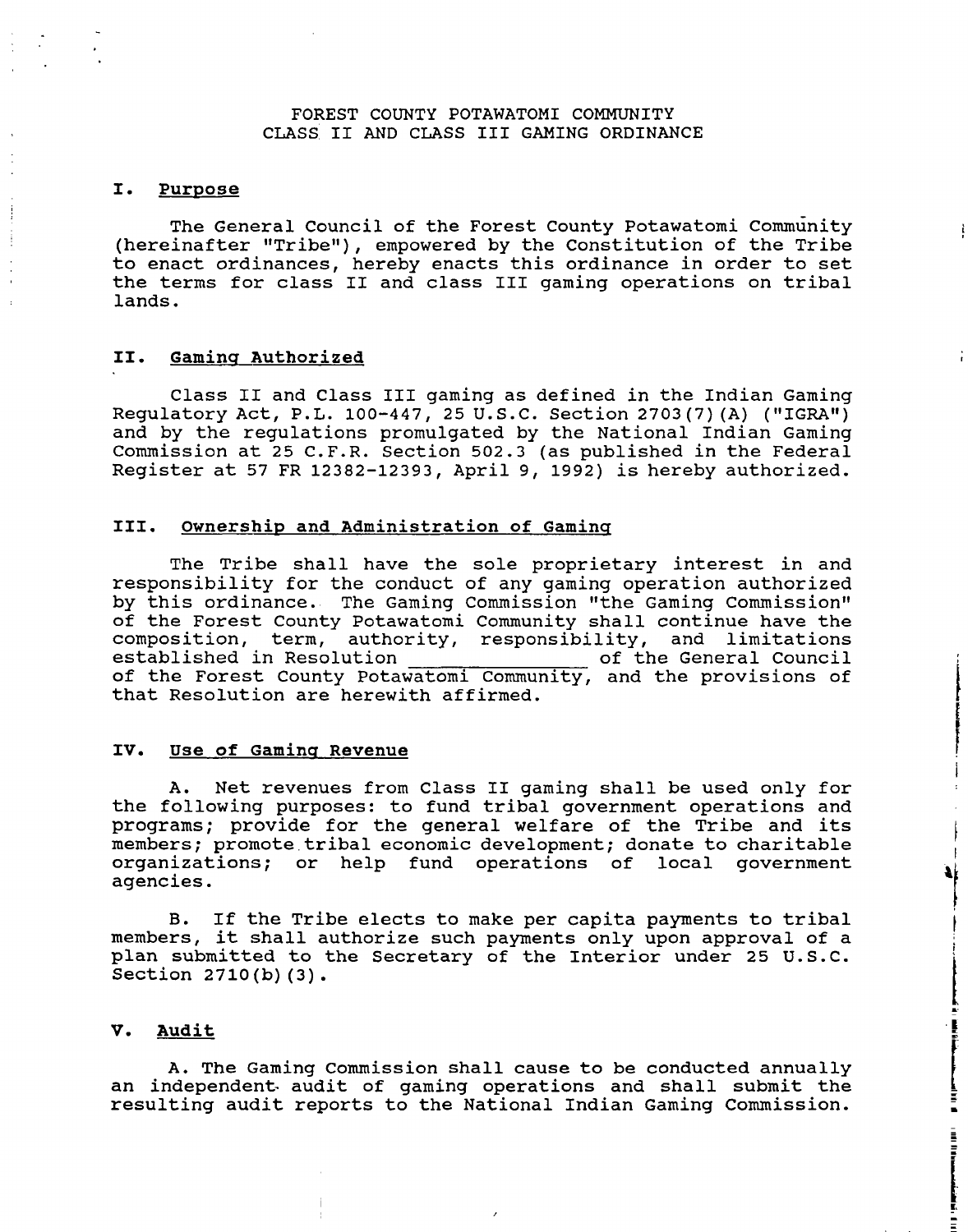B. All gaming related contracts that result in the purchase of supplies, services, or concessions in excess of \$25,000.00 annually, except contracts for professional legal and accounting services, shall be specifically included within the scope of the audit that is described in subsection **A.** above. -

## **VI. Protection of the Environment and Public Health and Safety**

The Gaming Commission shall ensure that class I1 and class I11 gaming facilities shall be constructed, maintained and operated in a manner that adequately protects the environment and the public health and safety.

## **VII. Licenses for KeV Employees and Primarv Manaqement Officials**

The Gaming Commission shall ensure that the policies and procedures set out in this section are implemented with respect to key employees and primary management officials employed at any class I1 or class I11 gaming enterprise operated on Indian lands:

#### **A.** Definitions

For the purposes of this section, the following definitions apply:

- 1. Kev emplovee means
	- (a) A person who performs on or more of the following functions:
		- (1) Bingo caller
		- (2) Counting room supervisor
		- (3) Chief of security
		- (4) Custodian of gaming supplies or cash
		- **(5)** Floor manager
		- (6) Pit boss
		- **(7)** Dealer
		- (8) Croupier
		- (9) Approver of credit
		- (10) Custodian of gambling devices including persons with access to cash and accounting records within such devices; or

 $\eta_{\rm t}$  $\mathfrak{f}$ 

- (b) If not otherwise included, any other person whose total cash compensation is in excess of \$50,000 per year; or
- (c) If not otherwise included, the four most highly compensated persons in the gaming operation.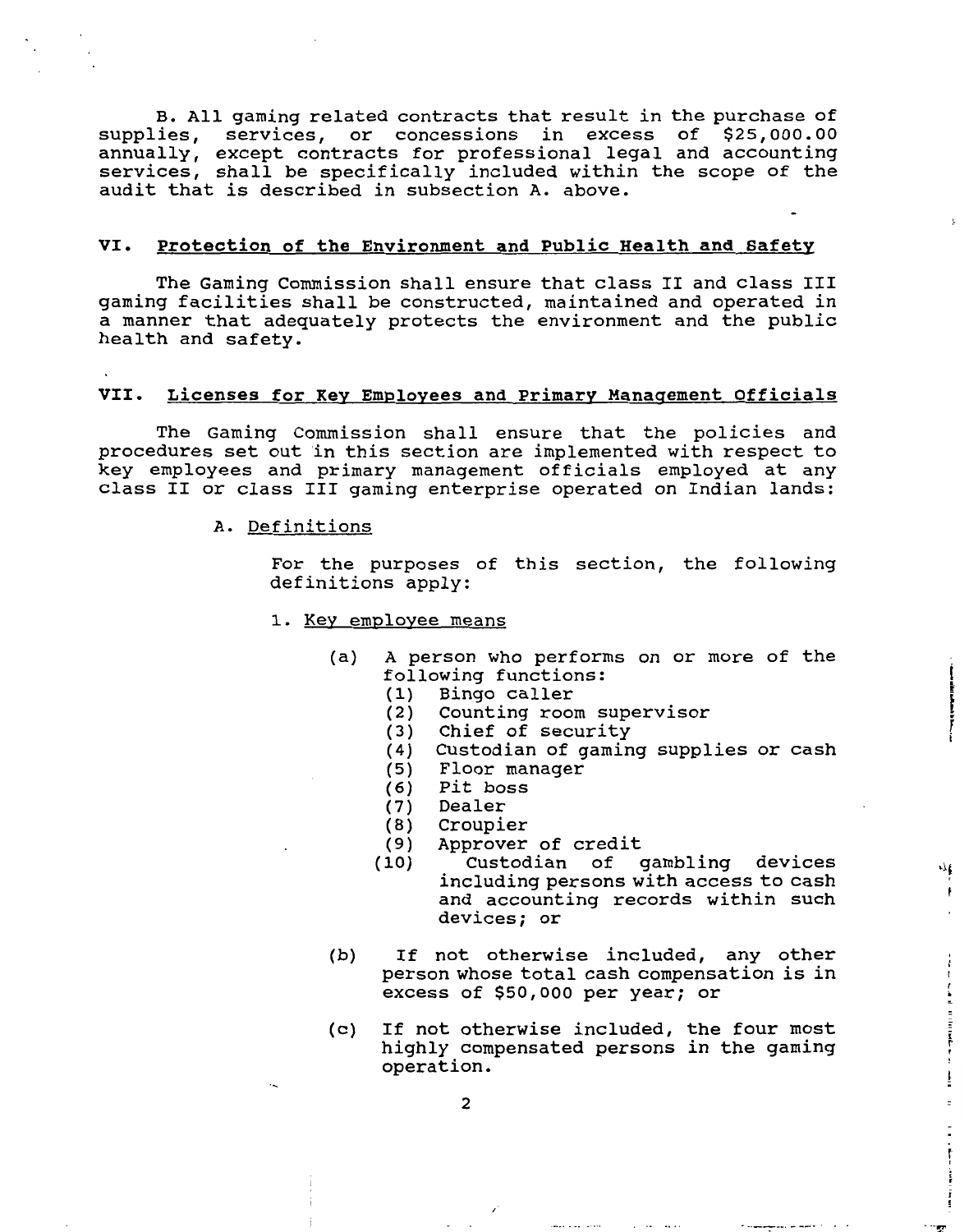(d) Any other person determined by the Gaming<br>  $C \circ m \circ i \circ n$ , in its Commission, Regulations, to be a Key Employee.

## 2. Primary management official means

- (a) The person having management responsibility for a management contract;
- (b) Any person who has authority:
	- (1) To hire and fire employees; or
	- (2) To set up working policy for the gaming operation; or
- (c) The chief financial officer or other person who has financial management responsibility.

#### **B.** ADDlication Forms

.-

1. The following notice shall be placed by the Gaming Commission on the application form for a key employee or a primary management official before that form is filled out by an applicant:

In compliance with the Privacy Act of 1974, the following information is provided: Solicitation of the information on this form is authorized by 25 U.S.C. 2701 et seq. The purpose of the requested information is to determine the eligibility of individuals to be employed in a gaming operation. The information will be used by National Indian Gaming Commission members and staff who have need for the information in the performance of their official duties. The information may be disclosed to appropriate Federal, Tribal, State, local, or foreign law enforcement and regulatory agencies when relevant to civil, criminal or regulatory investigations or prosecutions or when pursuant to a requirement by a tribe or the National Indian Gaming Commission in connection with the hiring or firing of an employee, the issuance or revocation of a gaming license, or investigations of activities while associated with a tribe or gaming operation. Failure to consent to the disclosures indicated in this notice will result in a tribe's being unable to hire you in a primary management official or key employee position.

The disclosure of your Social Security Number (SSN) is voluntary. however, failure to supply a SSN may result in errors in processing your application.

2. Existing key employees and primary management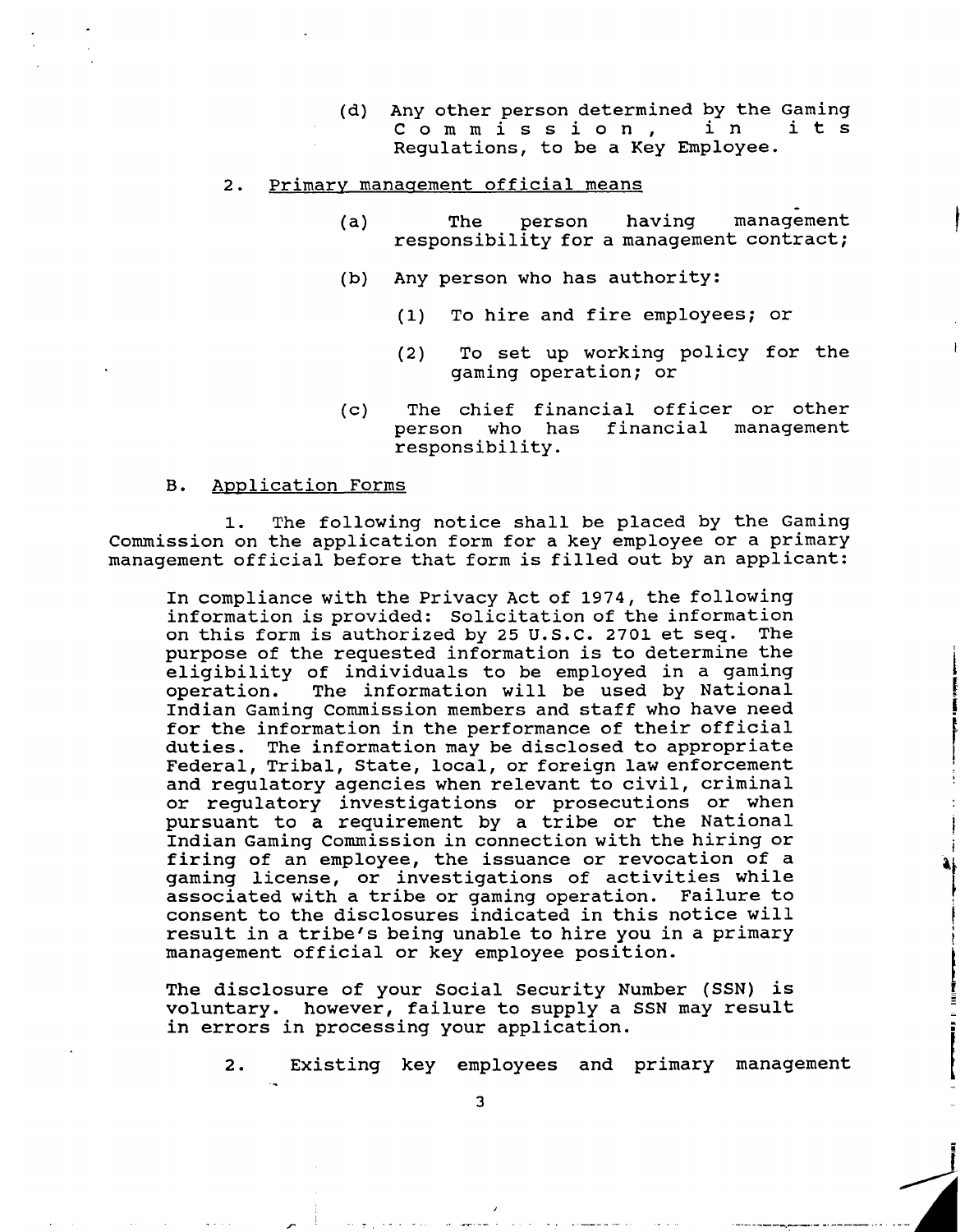officials shall be notified in writing by the Gaming Commission that they shall either:

- a. Complete a new application form that contains a Privacy Act notice; or
- b. Sign a statement that contains the Privacy Act notice and consent to the routine uses described in that notice.

3. The following notice shall be placed by the Gaming Commission on the application form for a key employee or a primary official before that form is filled out by an applicant.

A false statement on any part of your application may be grounds for not hiring you, or for firing you after you begin work. Also, you may be punished by fine or imprisonment. (U.S. Code, title 18, section 1001.)

4. The Gaming Commission shall notify in writing existing key employees and primary management officials that they shall either:

- a. Complete a new application form that contains a notice regarding false statements; or
- b. Sign a statement that contains the notice regarding false statements.
- C. Backaround Investiqations

1. The Gaming Commission shall request from each primary management official and from each key employee all of the following information:

- a. Full name, other names used (oral or written), social security number(s), birth date, place of birth, citizenship, gender, all languages<br>written); citizenship,
- b. Currently and for the previous 5 years: business and employment positions held, ownership interests in those businesses, business and residence addresses, and drivers license numbers;

 $\mathbf{r}$ Ò4.

- c. The names and current addresses of at least three personal references, including one personal reference who was acquainted with the applicant during each period of residence listed under paragraph (l)(b) of this section;
- d. Current business and residence telephone numbers;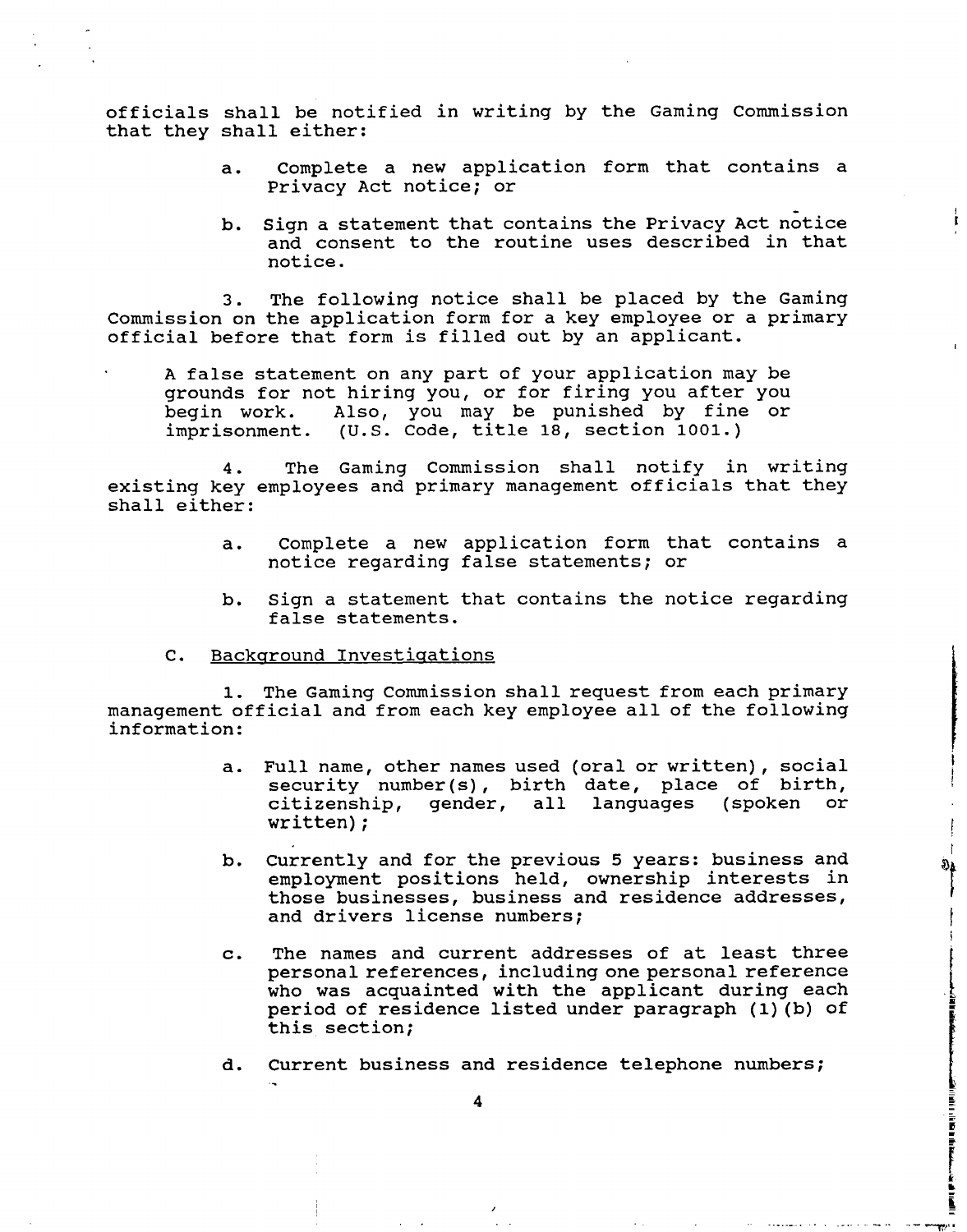- e. **A** description of any existing and previous business relationships with Indiantribes, including ownership interests in those businesses;
- f. A description of any existing an previous business relationships with the gaming industry generally, including ownership interests in those businesses;
- g. The name and address of any licensing or regulatory agency with which the person has filed an application for a license or permit related to gaming, whether or not such license or permit was granted;
- h. For each felony for which there is an ongoing prosecution or a conviction, the charge, the name and address of the court involved, and the date and disposition if any;
- i.. For each misdemeanor conviction or ongoing misdemeanor prosecution (excluding minor traffic violations) within 10 years of the date of the application, the name and address of the court involved and the date and disposition;
- **j.** For each criminal charge (excluding minor traffic charges) , whether or not there is a conviction, if such criminal charge is within 10 years of the date of the application and is not otherwise listed **pursuant to paragraph (1) (h) or (1) (i) of this**  section, the criminal charge, the name and address of the court involved and the date and disposition;
- k. The name and address of any licensing or regulatory agency with which the person has filed an application for an occupational license or permit, whether or not such license or permit was granted;

E<br>F Ť.

 $\mathbf{1}$ 

 $\frac{1}{2}$ 

F

- 1. **A** current photograph;
- m. Any other information the Tribe deems relevant; and
- n. Fingerprints consistent with procedures adopted by the Tribe according to 25 C.F.R. Section 522.2(h).

**2.** The Gaming Commission shall conduct an investigation sufficient to make a determination under subsection D. below. In conducting a background investigation, the Gaming Commission or its agent shall promise to keep confidential the identity of each person interviewed in the course of the investigation.

D. Eligibility Determination

**5**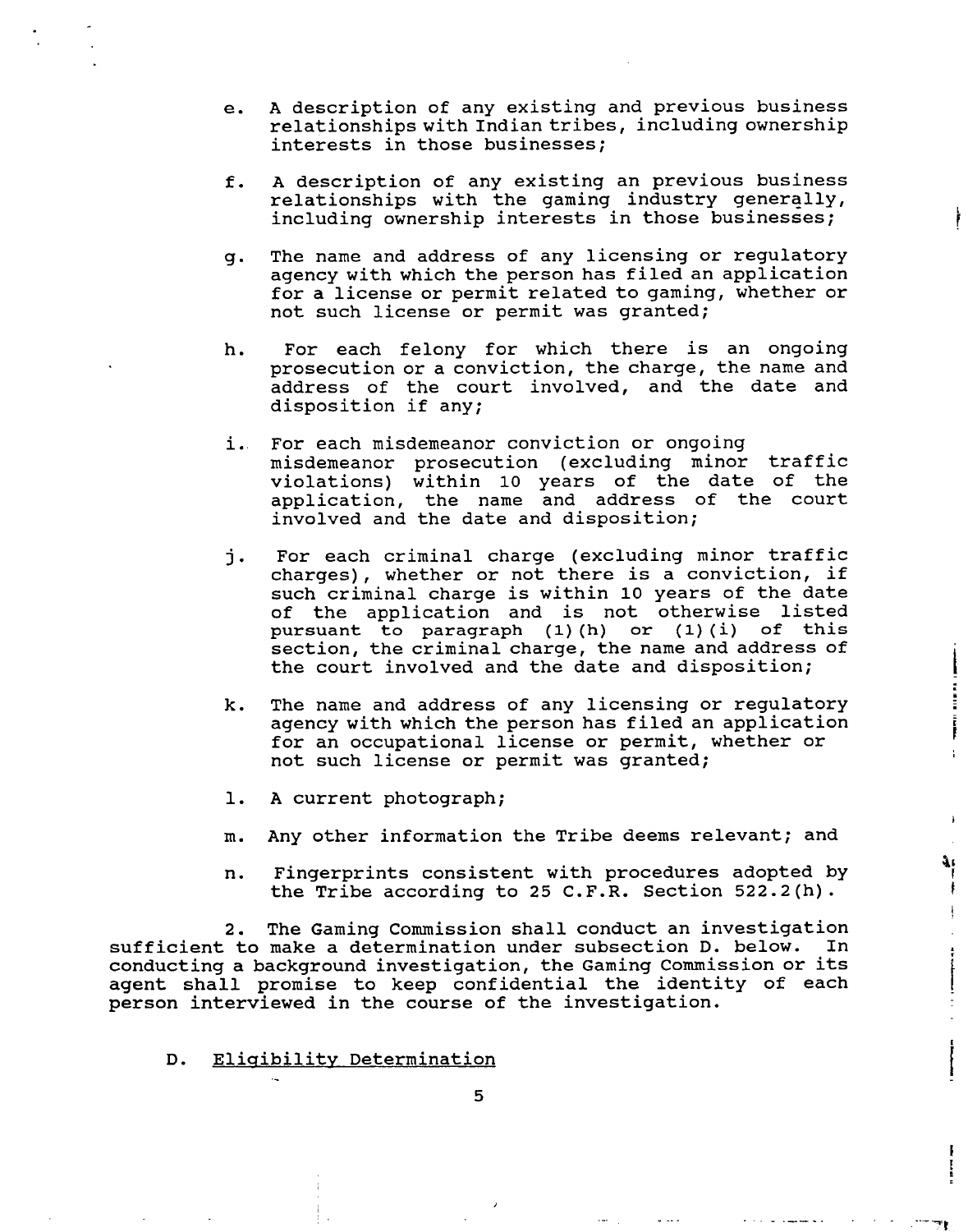The Gaming Commission shall review a person's prior activities, criminal record, if any, and reputation, habits and associations to make a finding concerning the eligibility of a key employee or primary management official for employment in a gaming operation. If the Gaming Commission determines that employment of the person poses a threat to the public interest or to the effective regulation of gaming, or creates or enhances dangers of unsuitable, unfair, or illegal practices and methods and activities in the conduct of gaming, a tribal gaming operation shall not employ that person in a key employee or primary management official position.

# E. Procedures for Forwarding Applications and Reports for Key Employees and Primary Management Officials to the National Indian Gamina Commission

**1.** When a key employee or primary management official begins work at a gaming operation authorized by this ordinance, the Gaming Commission shall forward to the National Indian Gaming Commission a completed application for employment and conduct the background investigation and make the determination referred to in subsection D of this section.

**2.** The Gaming Commission shall forward the report referred to in subsection F of this section to the National Indian Gaming Commission within 60 days after an employee begins work or within 60 days of the approval of this ordinance by the Chairman of the National Indian Gaming Commission.

**3.** The gaming operation shall not employ as a key employee or primary management official a person who does not have a license after 90 days.

# F. Report to the National Indian Gaming Commission

**1.** Pursuant to the procedures set out in subsection E of this section, the Gaming Commission shall prepare and forward to the National Indian Gaming Commission an investigative report on each background investigation. An investigative report shall include all of the following:

**a.** Steps taken in conducting a background investigation;

 $\mathbf{A}$ 

 $\ddot{\mathrm{r}}$ 

Ť

 $\frac{1}{\lambda}$ 

Ì,

- b. Results obtained;
- c. Conclusions reached; and
- d. The bases for those conclusions.
- 2. The Gaming Commission shall submit, with the report, a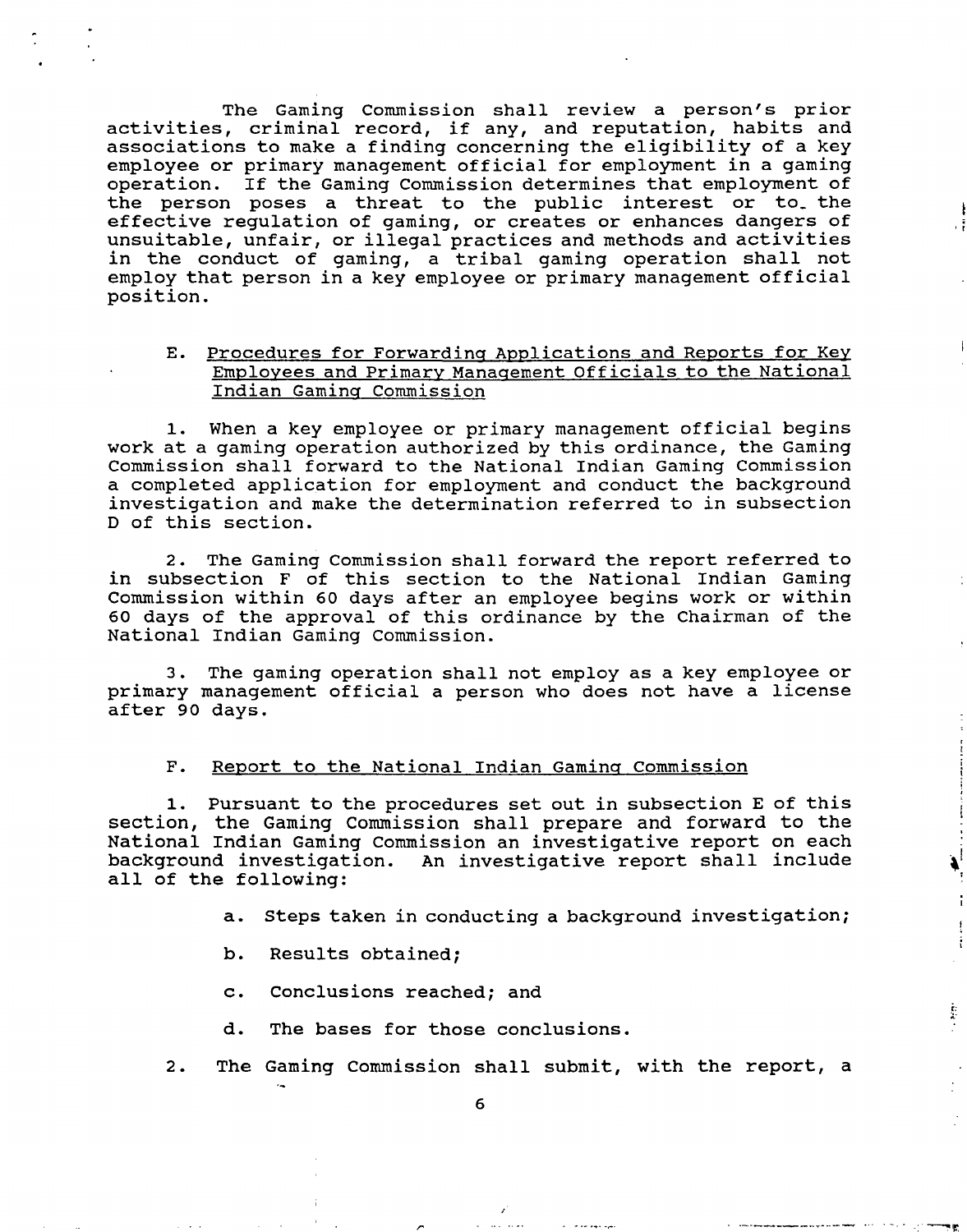copy of the eligibility determination made under subsection D of this section.

3. If a license is not issued to an applicant, the Gaming Commission:

- a. Shall notify the national Indian Gaming Commission; and
- b. May forward copies of its eligibility determination and investigative report (if any) to the National Indian Gaming Commission for inclusion in the Indian Gaming Individuals Records System.

4. With respect to key employees and primary management officials, the Gaming Commission shall retain applications for employment and reports (if any) of background investigations for inspection by the Chairman of the National Indian Gaming Commission or his or her designee for no less than three (3) years from the date of termination of employment.

## G. Granting a Gaming License

1. If, within a thirty (30) day period after the National Indian Gaming Commission receives a report, the National Indian Gaming Commission notifies the Gaming Commission that it has no objection to the issuance of a license pursuant to a license application filed by a key employee or a primary management official for whom the tribe has provided an application and investigative report to the National Indian Gaming commission, the Gaming Commission may issue a license to such applicant.

2. The Gaming Commission shall respond to a request for additional information from the Chairman of the National Indian Gaming Commission concerning a key employee or a primary management official who is the subject of a report. Such a request shall suspend the 30-day period under paragraph G.1. of this section until the Chairman of the National Indian Gaming Commission receives the additional information.

٦£

 $\mathbf{I}$  $\mathbf{F}$ 

 $\frac{1}{r}$ 

3. If, within the thirty (30) day period described above, the National Indian Gaming Commission provides the Gaming Commission with a statement itemizing objections to the issuance of a license to a key employee or to a primary management official for whom the Gaming Commission has provided an application and investigative report to the National Indian Gaming commission, the Gaming Commission shall reconsider the application, taking into account the objections itemized by the National Indian Gaming Commission. The Gaming Commission shall make the final decision whether to issue a license to such applicant.